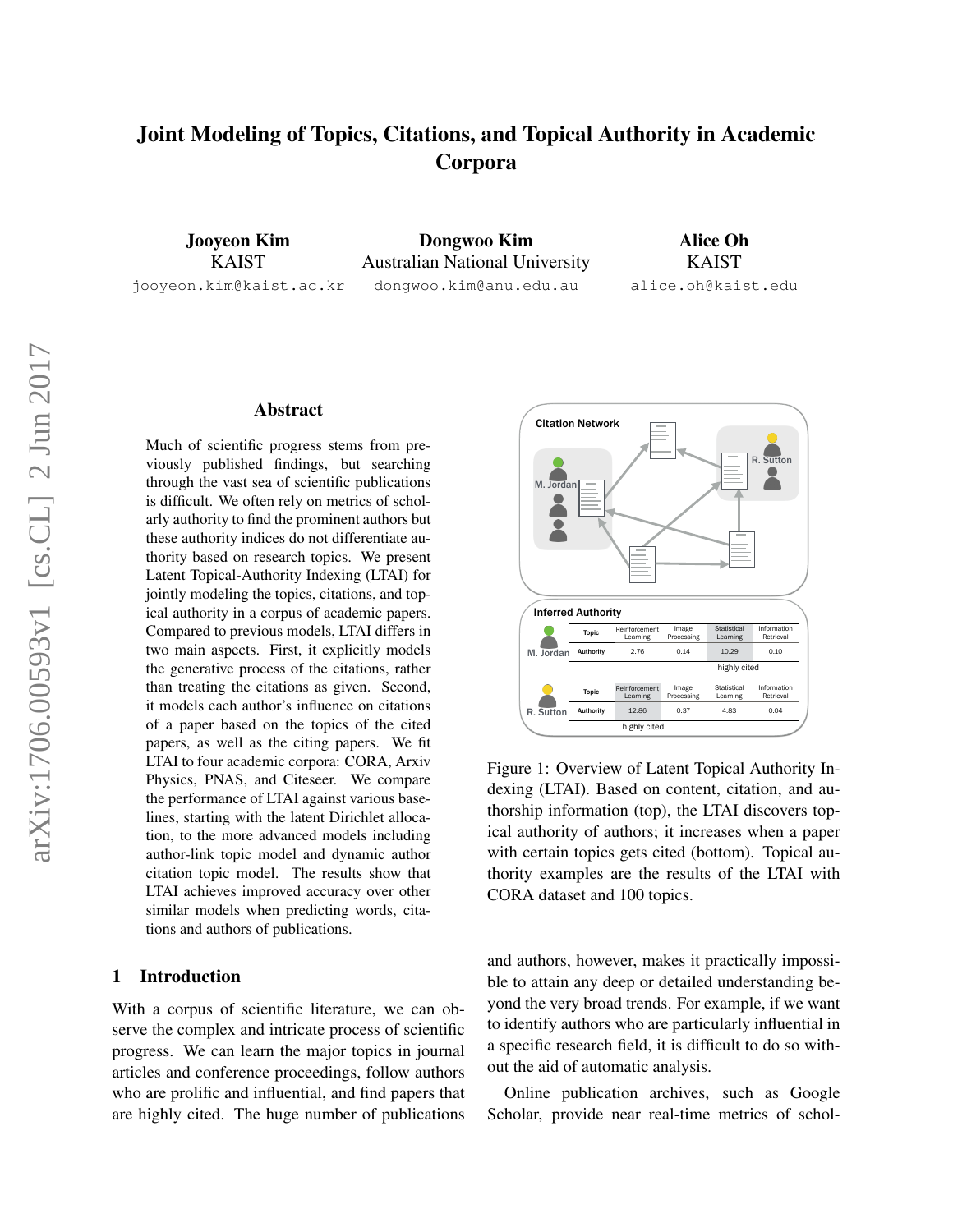arly impact, such as the h-index [\(Hirsch, 2005\)](#page-12-0), the journal impact factor [\(Garfield, 2006\)](#page-12-1), and citation count. Those indices, however, are still at a coarse level of granularity. For example, both Michael Jordan and Richard Sutton are researchers with very high citation count and h-index, but they are authoritative in different topics, Jordan in the more general machine learning topic of statistical learning, and Sutton in the topic of reinforcement learning. It would be much more helpful to know that via topical authority scores, as shown in Figure [1.](#page-0-0)

Fortunately, various academic publication archives contain the full contents, references, and meta-data including titles, venues, and authors. With such data, we can build and fit a model to partition researchers' scholarly domain into topics at a much finer-grain and discover their academic authority within each topic. To do that, we propose a model named Latent Topical-Authority Indexing (LTAI), based on the latent Dirichlet allocation, to jointly model the topics, authors' topical authority, and citations among the publications.

We illustrate the modeling power of the LTAI with four corpora encompassing a diverse set of academic fields: CORA, Arxiv Physics, PNAS, and Citeseer. To show the improvements over other related models, we carry out prediction tasks on word, citation and authorship using the LTAI and compare the results with those of latent Dirichlet allocation [\(Blei et](#page-12-2) [al., 2003\)](#page-12-2), relational topic model [\(Chang and Blei,](#page-12-3) [2010\)](#page-12-3), author-link topic model, and dynamic authorcite topic model [\(Kataria et al., 2011\)](#page-12-4), as well as simple baselines of topical h-index. The results show that the LTAI outperforms these other models for all prediction tasks.

The rest of this paper is organized as follows. In [section 2,](#page-1-0) we describe related work, including models that are most similar to the LTAI, and describe how the LTAI fits in and contributes to the field. In [section 3,](#page-2-0) we describe the LTAI model in detail and present the generative process. In [sec](#page-3-0)[tion 4,](#page-3-0) we explain the algorithm for approximate inference, and in [section 5,](#page-5-0) we present a faster algorithm for scalability. In [section 6,](#page-6-0) we describe the experimental setup and in [section 7,](#page-8-0) we present the results to show that the LTAI performs better than other related models for word, citation and authorship prediction.

# <span id="page-1-0"></span>2 Related Work

In this section, we review related papers, first in the field of NLP and ML-based analysis of scientific corpora, then the approaches based on the Bayesian topic models for academic corpora, and lastly joint models of topics, authors, and citations. In analyzing scientific corpora, previous research presents classifying scientific publications [\(Caragea et al.,](#page-12-5) [2015\)](#page-12-5), recommending yet unlinked citations [\(Huang](#page-12-6) [et al., 2015;](#page-12-6) [Neiswanger et al., 2014;](#page-12-7) [Wang et al.,](#page-13-0) [2015;](#page-13-0) [Jiang, 2015\)](#page-12-8), summarizing and extracting key phrases [\(Cohan and Goharian, 2015;](#page-12-9) [Caragea et al.,](#page-12-10) [2014\)](#page-12-10), triggering better model fit [\(He et al., 2015\)](#page-12-11), incorporating authorship information to increase the content and link predictability [\(Sim et al., 2015\)](#page-13-1), estimating a paper's potential influence on academic community [\(Dong et al., 2015\)](#page-12-12), and finding and classifying different functionalities of citation practices [\(Moravcsik and Murugesan, 1975;](#page-12-13) [Teufel et al.,](#page-13-2) [2006;](#page-13-2) [Valenzuela et al., 2015\)](#page-13-3).

Several variants of topic modeling consider the relationship between topics and citations in academic corpora. Topic models that use text and citation network are divided into two types: (a) models that generate text given citation network [\(Dietz et al., 2007;](#page-12-14) [Foulds and Smyth, 2013\)](#page-12-15) and (b) models that generate citation network given text [\(Nallapati et al.,](#page-12-16) [2008;](#page-12-16) [Liu et al., 2009;](#page-12-17) [Chang and Blei, 2010\)](#page-12-3). While our model falls into the latter category, we also take into account the influence of the authors on the citation structure.

Most closely related to the LTAI are the citation author topic model [\(Tu et al., 2010\)](#page-13-4), the authorlink topic model, and the dynamic author-cite topic model [\(Kataria et al., 2011\)](#page-12-4). Similar to the LTAI, they are designed to capture the influence of the authors. However, these models infer authority by referencing only the citing papers' text, while our authority is based on the predictive modeling of comparing both the citing and the cited papers. Furthermore, the LTAI defines a generative model of citations and publications by introducing a latent authority index, whereas the previous models assume the citation structure is given. the LTAI thus explicitly gives a topical authority index, which directly answers the question of which author increases the probability of a paper being cited.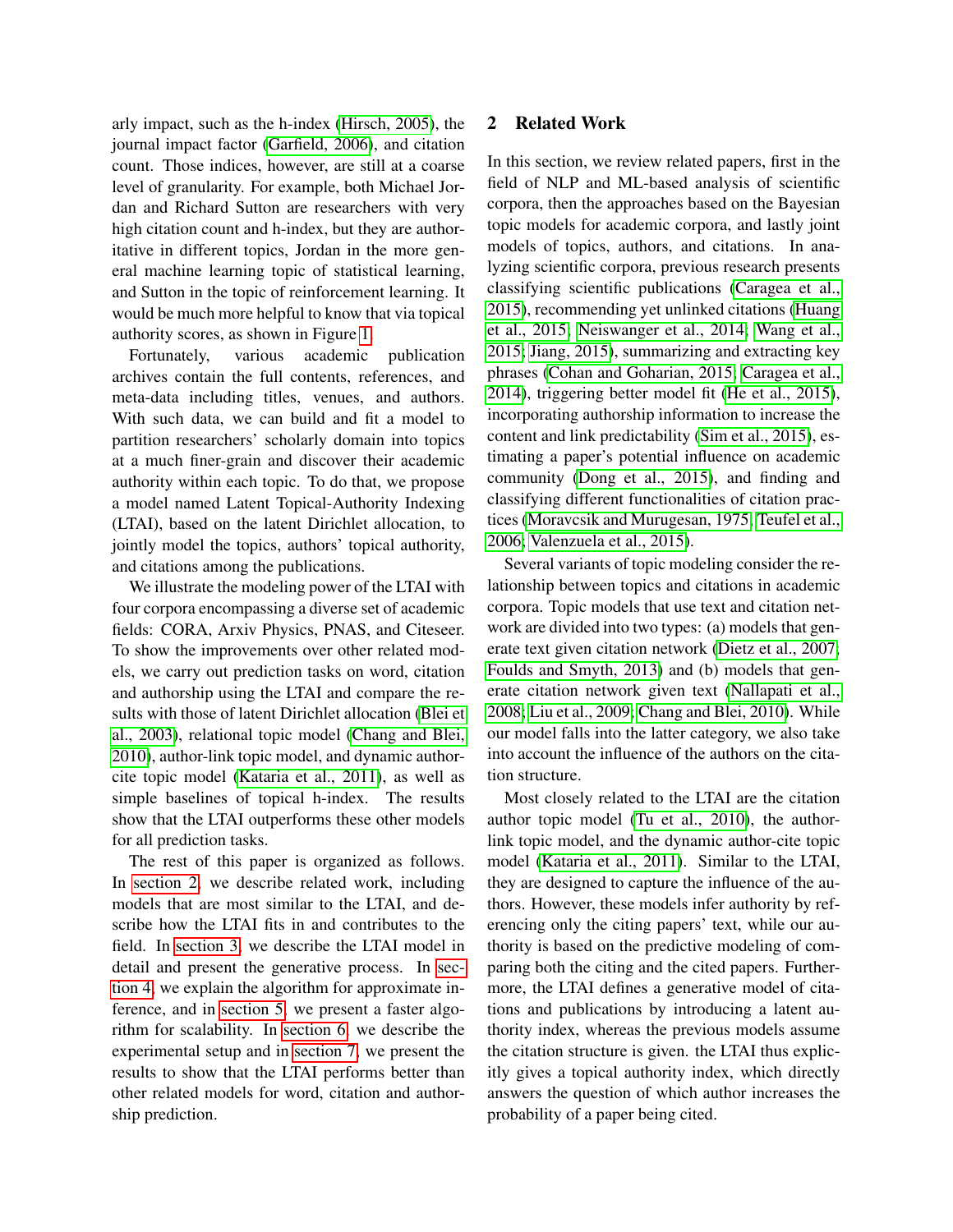## <span id="page-2-0"></span>3 Latent Topical-Authority Indexing

The LTAI models the complex relationship among the topics of publications, the topical authority of the authors, and the citations among these publications. The generative process of the LTAI can be divided into two parts: content generation and citation network generation. We make several assumptions in the LTAI to model citation structure of academic corpora. First, we assume a citation is more likely to occur between two papers that are similar in their topic proportions. Second, we assume that an author differs in their authority (i.e., potential to induce citation) for each topic, and an author's topical authority positively correlates with the probability of citation among publications. Also, in the LTAI, when there are multiple authors in a single cited publication, their contribution of forming citations with respect to different citing papers varies according to their topical authority. Lastly, we assign different concentration parameters for a pair of papers with and without citation. In this paper, we use terms positive and negative links to denote pairs of papers with and without citations respectively.

Figure [2](#page-2-1) illustrates the graphical model of the LTAI, and we summarize the generative process of the LTAI, where the variables of the model are explained in the remainder of this section, as follows:

- 1. For each topic k, draw topic  $\beta_k \sim \text{Dir}(\alpha_\beta)$ .
- 2. For each document i:
	- (a) Draw topic proportion  $\theta_i \sim \text{Dir}(\alpha_{\theta})$ .
	- (b) For each word  $w_{in}$ :
		- i. Draw topic assignment  $z_{in}|\theta_i \sim$  $Mult(\theta_i)$ .
		- ii. Draw word  $w_{in}|z_{in}, \beta_{1:K} \sim$ Mult $(\beta_{z_{in}})$ .
- 3. For each author  $a$  and topic  $k$ :

(a) Draw authority index  $\eta_{ak} \sim \mathcal{N}(0, \alpha_{\eta}^{-1}).$ 

- 4. For each document pair from  $i$  to  $j$ :
	- (a) Draw influence proportion parameter  $\pi_{i \leftarrow j} \sim \text{Dir}(\pi_i)$ .
	- (b) Draw author  $a_i | \pi_{i \leftarrow j} \sim \text{Mult}(\pi_{i \leftarrow j}).$
	- (c) Draw link  $x_{i \leftarrow j}$  ∼  $\mathcal{N}(\sum_{k}\eta_{a_{i}k}\bar{z}_{ik}\bar{z}_{jk},c_{i\leftarrow j}^{-1}).$

<span id="page-2-1"></span>

Figure 2: Graphical representation of the LTAI. The LTAI jointly models content-related variables  $\theta$ , z, w,  $\beta$ , and author and citation related variables  $n$  and  $\pi$ .

#### 3.1 Content Generation

To model the content of publications, we follow a standard document generative process of latent Dirichlet allocation (LDA) [\(Blei et al., 2003\)](#page-12-2). Also, we inherit notations for variables from LDA;  $\theta$  is the per-document topic distribution,  $\beta$  is the per-topic word distribution, z is the topic for each word in a document where  $w$  is the corresponding word, and  $\alpha_{\theta}$ ,  $\alpha_{\beta}$  are the Dirichlet parameters of  $\theta$  and  $\beta$  respectively.

#### <span id="page-2-2"></span>3.2 Citation Generation

Let  $x_{i \leftarrow j}$  be a binary valued variable which indicates that publication  $j$  cites publication  $i$ . We formulate a continuous variable  $r_{i \leftarrow j}$  which is a linear combination of the authority variable and the topic proportion variable to approximate  $x_{i \leftarrow j}$  by minimizing the sum of squared errors between the two variables. There is a body of research on using continuous user and item-related variables to approximate binary variables in the field of recommender systems [\(Rennie and Srebro, 2005;](#page-13-5) [Koren et al., 2009\)](#page-12-18).

Approximating binary variables using linear combination of continuous variables can be probabilistically generalized [\(Salakhutdinov and Mnih, 2007\)](#page-13-6). Using probabilistic matrix factorization, we approximate probability mass function  $p(x_{i \leftarrow j})$  using probability density function  $\mathcal{N}(x_{i \leftarrow j} | r_{i \leftarrow j}, c_{i \leftarrow j}^{-1})$ , where the precision parameter  $c_{i \leftarrow j}$  can be set differently for each pair of papers as will be discussed below.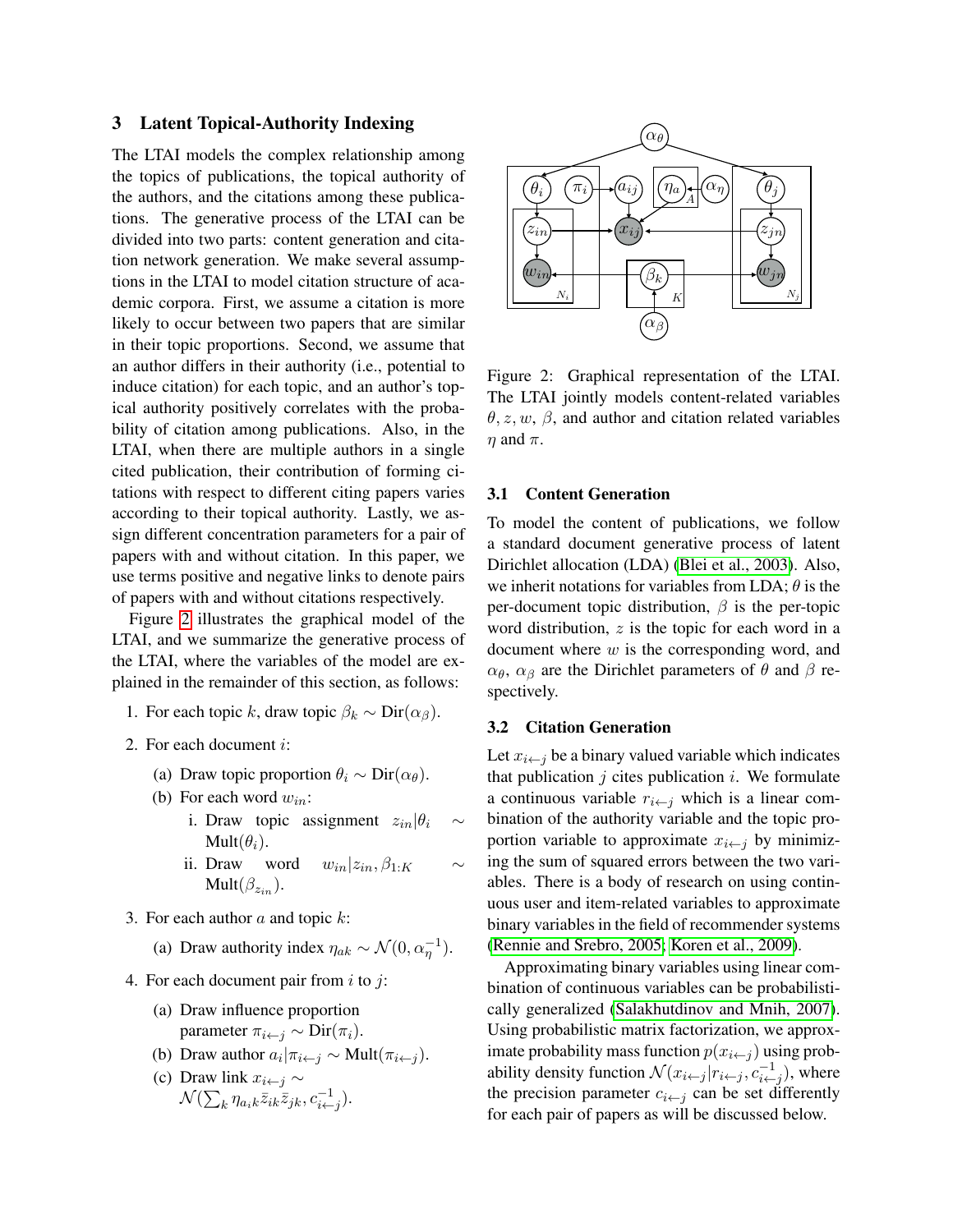Content Similarity Between Publications: In the LTAI, we model relationship between a random pair of documents  $i$  and  $j$ . The probability of publication  $j$  citing publication  $i$  is proportional to the similarity of topic proportions of two publications, i.e.,  $r_{i \leftarrow j}$  positively correlates to  $\sum_k \theta_{ik} \theta_{jk}$ . Following relational topic model's approach [\(Chang and](#page-12-3) [Blei, 2010\)](#page-12-3), we use  $\bar{z}_i = \frac{1}{N}$  $\frac{1}{N_i} \sum_n z_{i,n} \approx \theta_i$  instead of topic proportion parameter  $\theta_i$ .

Topical Authority of Cited Paper: We introduce a K-dimensional vector  $\eta_a$  for representing the topical authority index of author a.  $\eta_{ak}$  is a real number drawn from the zero-mean normal distribution with variance  $\alpha_{\eta}^{-1}$ . Given the authority indices  $\eta_{a_i}$  for author  $a$  of cited publication  $i$ , the probability of citation is further modeled as  $r_{i \leftarrow j} = \sum_{k} \eta_{a_k} \bar{z}_{ik} \bar{z}_{jk}$ , where the authority indices can promote or demote the probability of citation.

Different Degree of Contribution among Multiple Authors: Academic publications are often written by more than one author. Thus, we need to distinguish the influence of each author on a citation between two publications. Let  $A_i$  be a set of authors of publication  $i$ . To measure the influence proportion of author  $a \in \mathcal{A}_i$  on the citation from  $i$  to  $j$ , we introduce additional parameter  $\pi_{ij}$  which is a one-hot vector drawn from a Dirichlet distribution with  $|\mathcal{A}_i|$ -dimensional parameter  $\pi_i$ .  $\pi_{i \leftarrow ja} \in \{0, 1\}$  is an element of  $\pi_{i \leftarrow j}$  which measures the influence of author  $a$  on the citation from j to i and sums up to one ( $\sum_{a \in A_i} \pi_{i \leftarrow ja} =$ 1) over all authors of publication  $i$ . We approximate the probability of citation  $x_{i \leftarrow j}$  from publica- $\sum_{a \in \mathcal{A}_i} \pi_{i \leftarrow j a} \mathcal{N}(x_{i \leftarrow j} | \sum_{k} \eta_{a k} \overline{z}_{i k} \overline{z}_{j k}, c_{i \leftarrow j}^{-1})$  which tion *j* to publication *i* by  $p(x_{i \leftarrow j} | z, \pi_{ij}, a_{i \leftarrow j}, \eta_a) \approx$ is a mixture of normal distributions with precision parameter  $c_{i \leftarrow j}$ . Therefore, if topic distributions of paper i and j are similar and if  $\eta$  values of the cited paper's authors are high, the citation formation probability increases; on the other hand, dissimilar or topically irrelevant pair of papers with less authoritative authors on the cited paper will be assigned with low probability of citation formation.

Different Treatment between Positive and Negative links: Citation is a binary problem where  $x_{i \leftarrow j}$ is either one or zero. When  $x_{i \leftarrow j}$  is zero, this can be interpreted in two ways: 1) the authors of citing publication  $j$  are unaware of the publication  $i$ , or 2) the

publication  $j$  is not relevant to publication  $i$ . Identifying which case is true is impossible unless we are the authors of the publication. Therefore the model embraces this uncertainty in the absence of a link between publications. We control the ambiguity by the Gaussian distribution with precision parameter  $c_{ij}$  as follows:

$$
c_{i \leftarrow j} = \begin{cases} c_{+} & \text{if } x_{i \leftarrow j} = 1 \\ c_{-} & \text{if } x_{i \leftarrow j} = 0 \end{cases} \tag{1}
$$

where  $c_{+} > c_{-}$  to ensure that we have more confidence on the observed citations. This is an implicit feedback approach that permits using negative examples  $(x_{i \leftarrow j} = 0)$  of sparse observations by mitigating their importance [\(Hu et al., 2008;](#page-12-19) [Wang](#page-13-7) [and Blei, 2011;](#page-13-7) [Purushotham et al., 2012\)](#page-12-20). Setting different values to the precision parameter  $c_{i \leftarrow j}$ according to  $x_{i \leftarrow j}$  induces cyclic dependencies between the two variables, and due to this cycle, the model no longer becomes a Bayesian network, or a directed acyclic graph. However, we note that this setting does lead to better experimental results, and we show the pragmatic benefit of the setting in the Evaluation section.

#### 3.3 Joint Modeling of the LTAI

In the LTAI, the topics and the link structures are simultaneously learned, and thus the content-related variables and the citation-related variables mutually reshape one another during the posterior inference. On the other hand, if content and citation data are modeled separately, the topics would not reflect any information about the document citation structure. Thus, in the LTAI, documents with shared links are more likely to have similar topic distributions which leads to better model fit. We develop and explain this joint inference in [section 4.](#page-3-0) In [section 7,](#page-8-0) we illustrate the differences in word-level predictive powers of the LTAI and LDA.

#### <span id="page-3-0"></span>4 Posterior Inference

We develop a hybrid inference algorithm in which the posterior of content-related parameters  $\theta$ , z, and  $\beta$  are approximated by variational inference, and author-related parameters  $\pi$  and  $\eta$  are approximated by EM. In algorithm [1,](#page-4-0) we summarize the full inference procedure of the LTAI.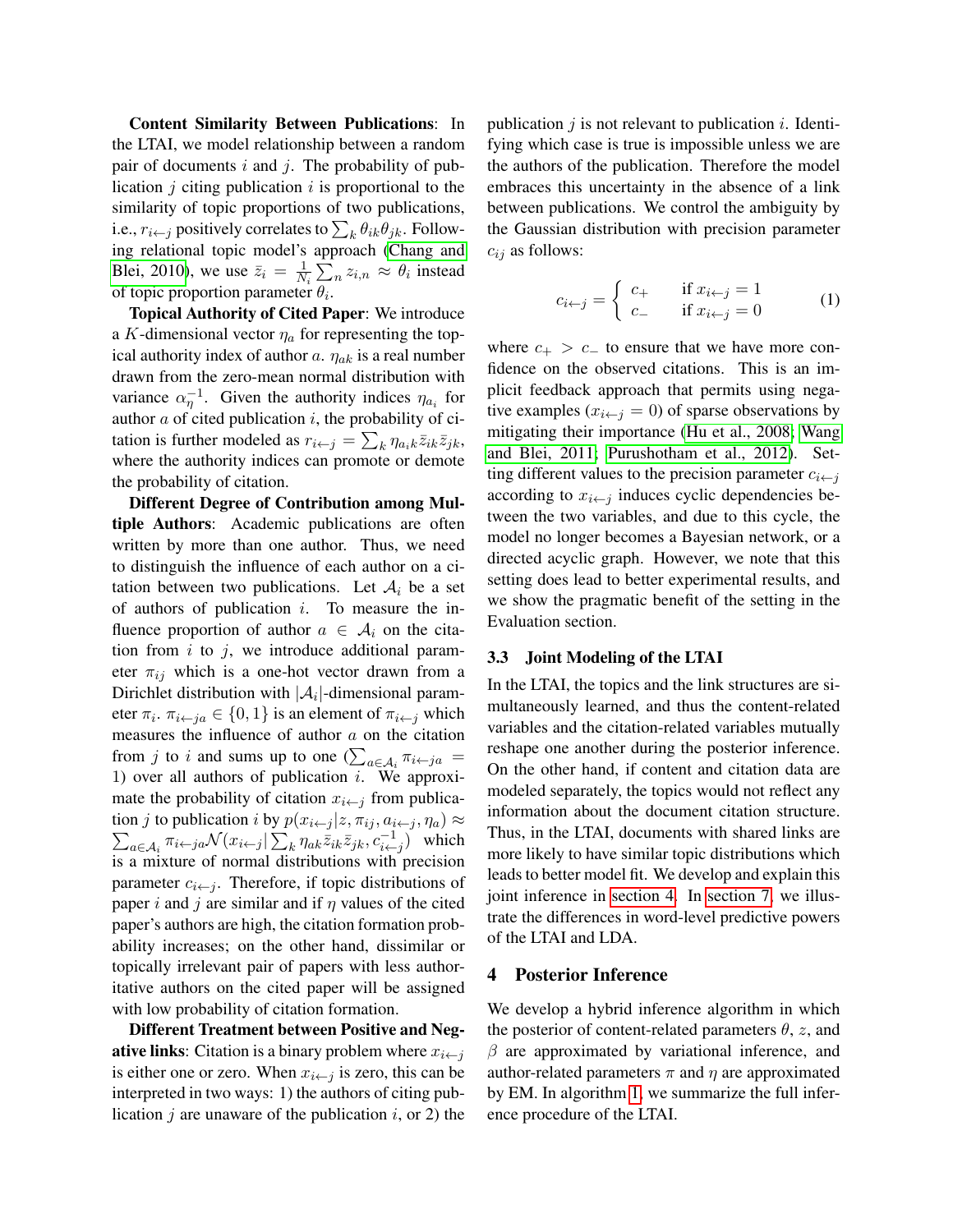#### 4.1 Content Parameters: Variational Update

Since computing the posterior distribution of the LTAI is intractable, we use variational inference to optimize variational parameters each of which correspond to original content-related variables. Following the standard mean-field variational approach, we define fully factorized variational distributions over the topic-related latent variables  $q(\theta, \beta, z)$  =  $\prod_i q(\theta_i | \Psi_{in}) \prod_{N_i} q(z_{in} | \gamma_i) \prod_k q(\beta_k | \lambda_k)$  where for each factorized variational distribution, we place the same family of distributions as the original distribution. Using the variational distributions, we bound the log-likelihood of the model as follows:

$$
\mathcal{L}_{[q]} = \mathbb{E}_{q}[\sum_{k} \log p(\beta_{k}|\alpha_{\beta}) + \sum_{i} \log p(\theta_{i}|\alpha_{\theta})
$$

$$
+ \sum_{i} \sum_{N_{i}} \log p(z_{in}|\theta_{d}) + \log p(w_{in}|\beta_{z_{in}}) (2)
$$

$$
+ \sum_{i,j} \log p(x_{i \leftarrow j} | z_{i}, z_{j}, \pi_{i})] - \mathcal{H}[q]
$$

where  $\mathcal{H}[q]$  is the negative entropy of q.

Taking the derivatives of this lower bound with respect to each variational parameter, we can obtain the coordinate ascent updates. The update for the variational Dirichlet parameters  $\gamma_i$  and the  $\lambda_k$  is the same as the standard variational update for LDA [\(Blei et al., 2003\)](#page-12-2). The update for the variational multinomial  $\phi_{in}$  is:

$$
\phi_{ink} \propto \exp \left\{ \frac{\sum_{j} \partial \mathbb{E}_{q} [\log p(x_{i \leftarrow j} | \bar{z}_{i}, \bar{z}_{j}, \pi_{i}, \eta)]}{\partial \phi_{ink}} + \frac{\sum_{j} \partial \mathbb{E}_{q} [\log p(x_{j \leftarrow i} | \bar{z}_{j}, \bar{z}_{i}, \pi_{j}, \eta)]}{\partial \phi_{ink}} + \mathbb{E}_{q} [\log \theta_{ik}] + \mathbb{E}_{q} [\log \beta_{kw_{in}}] \right\}
$$
\n(3)

where the gradient of expected log probabilities of both incoming link  $x_{i \leftarrow j}$  and outgoing link  $x_{i \leftarrow i}$ contribute to the variational parameter. The first expectation can be rewritten as

$$
\mathbb{E}_{q}[\log p(x_{i \leftarrow j}|\bar{z}_{i}, \bar{z}_{j}, \pi_{i}, \eta)]
$$
\n
$$
= \mathbb{E}_{q}[\log \sum_{a \in A_{i}} p(a_{i \leftarrow j} = a|\pi_{i})p(x_{i \leftarrow j}|\bar{z}_{i}, \bar{z}_{j}, \eta_{a})]
$$
\n
$$
\geq \sum_{a \in A_{i}} p(a_{i \leftarrow j} = a|\pi_{i})\mathbb{E}_{q}[\log p(x_{i \leftarrow j}|\bar{z}_{i}, \bar{z}_{j}, \eta_{a})]
$$

<span id="page-4-0"></span>Algorithm 1 Posterior inference algorithm for the LTAI

Initialize  $\gamma$ ,  $\lambda$ ,  $\pi$ , and  $\eta$  randomly Set learning-rate parameter  $\rho_t$  that satisfies Robbins-Monro condition Set subsample sizes  $S_V$ ,  $S_E$ ,  $S_S$  and  $S_A$ repeat *Variational update: local publication parameters*  $S_S \leftarrow S_S$  randomly sampled publications for  $i$  in  $S_S$  do for  $n = 1$  to  $N_i$  do  $S_{\leftarrow}, S_{\rightarrow} \leftarrow$  Set of  $S_V$  random samples Update  $\phi_{ink}$  using Equation [4,](#page-4-1) [5,](#page-4-2) [9.](#page-5-1) end for  $\gamma_i \leftarrow \alpha_\theta + \sum_{N_i} \phi_{in}$ end for *EM update: local author parameters*

 $S_A \leftarrow S_A$  randomly sampled authors for  $a$  in  $S_A$  do  $\mathcal{S}_E \leftarrow S_E$  random publication pairs Update  $\eta_a$  using Equation [7,](#page-5-2) [10](#page-6-1) for i in  $\mathcal{D}_a$  and  $j = 1$  to D do  $\pi_{i \leftarrow ja} \propto \pi_{ia} \mathcal{N}(\bar{z_i}^\top \eta_a \bar{z_j}, c_{i \leftarrow j}^{-1})$ end for end for

*Stochastic variational update* for  $k = 1$  to  $K$  do  $\hat{\lambda}_k \leftarrow \alpha_\beta + \frac{D}{S_S} \sum_{d=1}^{S_S} \sum_{n=1}^{N_d} \phi_{dn}^k w_{dn}$ end for Set  $\lambda^{(t)} \leftarrow (1 - \rho^t) \lambda^{(t-1)} + \rho_t \hat{\lambda}$ until satisfying converge criteria

<span id="page-4-3"></span>where  $A_i$  is the set of authors of i. We take the lower bound of the expectation using Jensen's inequality. The last term is approximated by the first order Taylor expansion  $\mathbb{E}_q[\log p(x_{i \leftarrow j} | \bar{z}_i, \bar{z}_j, \eta_a)] =$  $\mathcal{N}(x_{i \leftarrow j} | \bar{\phi}_i^{\top} \text{diag}(\eta_a) \bar{\phi}_j, c_{i \leftarrow j}^{-1})$ . Finally, the approximated gradient of  $\phi_{ink}$  with respect to the incoming directions to document  $i$  is

<span id="page-4-2"></span><span id="page-4-1"></span>
$$
\frac{\sum_{j} \partial \mathbb{E}_{q} [\log p(x_{i \leftarrow j} | \bar{z}_{i}, \bar{z}_{j}, \pi_{i}, \eta)]}{\partial \phi_{ink}} \approx (5)
$$

$$
\sum_{j} \frac{\bar{\phi}_{jk} c_{i \leftarrow j}}{N_{i}} \sum_{a \in A_{i}} \eta_{ak}(x_{i \leftarrow j} - \bar{\phi}_{i}^{\top} \text{diag}(\eta_{a}) \bar{\phi}_{j}) p(a | \pi_{i})
$$

where diag is a diagonalization operator and  $\overline{\phi}_i$  is  $\sum_{n=1}^{N_i} \phi_{in}/N_i$ . We can compute the gradient with respect to the outgoing directions in the same way.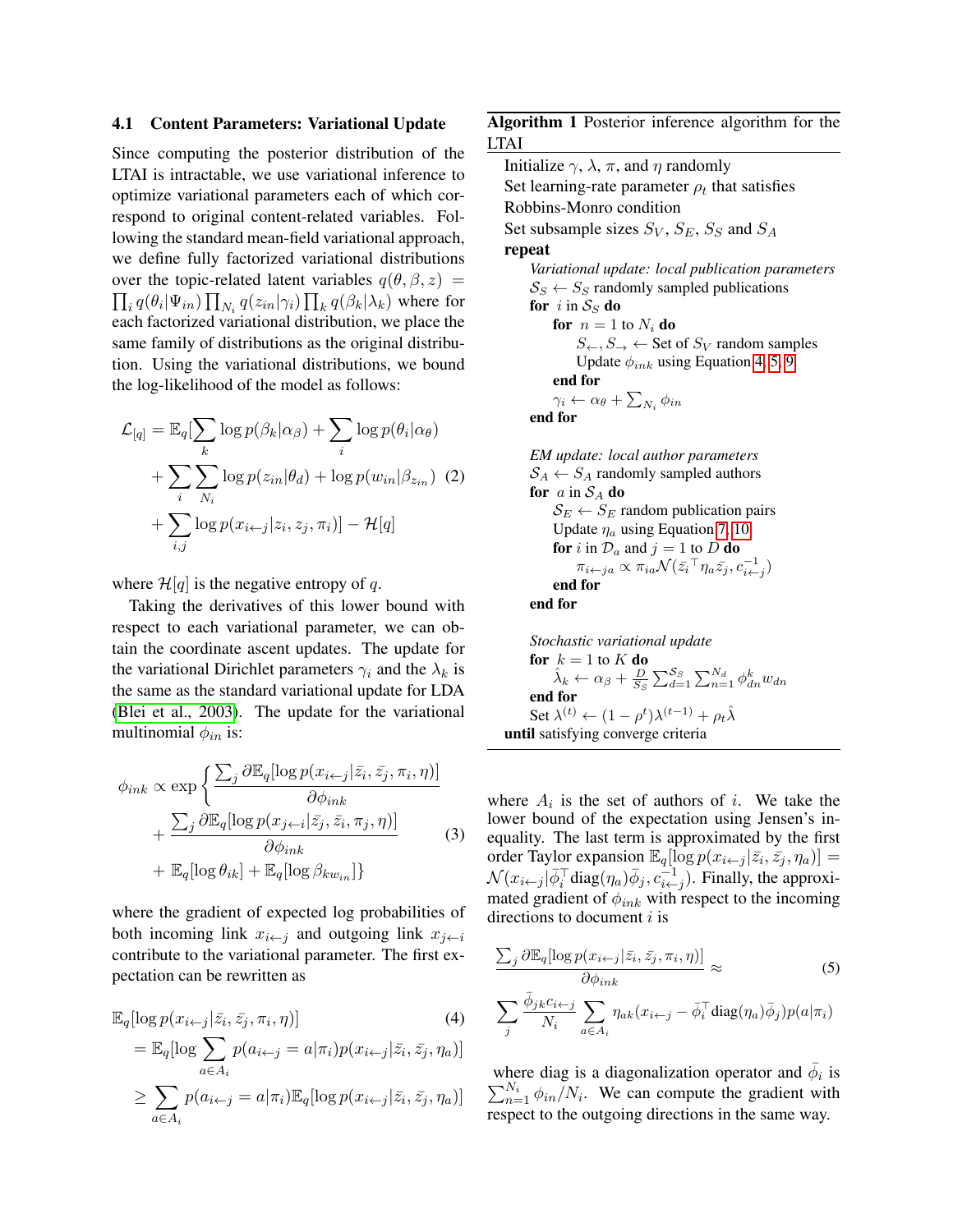# 4.2 Author Parameters: EM Step

We use the EM algorithm to update author-related parameters  $\pi$ , and  $\eta$  based on the lower bound computed by variational inference. In the E step, we compute the probability of author contribution to the link between document  $i$  and  $j$ .

$$
\pi_{i \leftarrow ja} = \frac{\pi_{ia} \mathcal{N}(\bar{z}_i^\top \eta_a \bar{z}_j, c_{i \leftarrow j}^{-1})}{\sum_{a' \in A_i} \pi_{ia'} \mathcal{N}(\bar{z}_i^\top \eta_{a'} \bar{z}_j, c_{i \leftarrow j}^{-1})}
$$
(6)

In the M step, we optimize the authority parameter  $\eta$  for each author. Given the other estimated parameters, taking the gradient of  $\mathcal L$  with respect to  $\eta_a$  and setting it to zero leads to the following update equation:

$$
\eta_a = (\Psi_a^\top C_a \Psi_a + \alpha_\eta I)^{-1} \Psi_a^\top C_a X_a \qquad (7)
$$

Let  $\mathcal{D}_a$  be the set of documents written by author a and  $\mathcal{D}_a(i)$  be the *i*th document written by a. Then  $\Psi_a$  is a vertical stack of  $|\mathcal{D}_a|$  matrices  $\Psi_{\mathcal{D}_a(i)},$  whose *j*th row is  $\bar{\phi}_{\mathcal{D}_a(i)} \circ \bar{\phi}_j$ , the Hadamard product between  $\bar{\phi}_{\mathcal{D}_a(i)}$  and  $\bar{\phi}_j$ . Similarly,  $C_a$  is a vertical stack of  $|\mathcal{D}_a|$  matrices  $C_{\mathcal{D}_a(i)}$  whose j th diagonal element is  $c_{\mathcal{D}_a(i) \leftarrow j}$ , and  $X_a$  is a vertical stack of  $|\mathcal{D}_a|$  vectors  $X_{\mathcal{D}_a(i)}$  whose j th element is  $\pi_{\mathcal{D}_a(i) \leftarrow j} X_{\mathcal{D}_a(i) \leftarrow j}$ . Finally, we update  $\pi_{\mathcal{D}_a(i)a} = \sum_j \pi_{\mathcal{D}_a(i) \leftarrow ja} / D$ .

# <span id="page-5-0"></span>5 Faster Inference Using Stochastic Optimization

To model topical authority, the LTAI considers the linkage information. If two papers are linked by citation, the topical authority of the cited paper's authors will increase while the negative link buffers the potential noise of irrelevant topics. This algorithmic design of the LTAI results in high model complexity. To remedy this issue, we adopt the noisy gradient method from the stochastic approximation algorithm [\(Robbins and Monro, 1951\)](#page-13-8) to subsample negative links for updating per-document topic variational parameter  $\phi$  and authority parameter  $\eta$ . The prior work of using subsampled negative links to reduce computational complexity is introduced in [\(Raftery](#page-13-9) [et al., 2012\)](#page-13-9). Also, we elucidate how stochastic variational inference [\(Hoffman et al., 2013\)](#page-12-21) is applied in our model to update global per-topic-word variational parameter  $\lambda$ .

#### **5.1** Updating  $\phi$  and  $\eta$

Updating  $\bar{\phi}_i$  for document *i* in variational update requires iterating over every other document and computing the gradient of link probability. This leads to the time complexity  $\mathcal{O}(D\tilde{K})$  for every  $\bar{\phi}_i$ .

To apply the noisy gradient method, we divide the gradient of the expected log probability of link into two parts:

$$
\sum_{j} \frac{\partial \mathbb{E}_{q}[\log p(x_{i \leftarrow j}|\bar{z}_{i}, \bar{z}_{j}, \pi_{i})]}{\partial \phi_{ink}} =
$$
\n(8)

$$
\sum_{j:x_{i\leftarrow j}=1} \frac{\partial \mathbb{E}_q[\log p(x_{i\leftarrow j})]}{\partial \phi_{ink}} + \sum_{j:x_{i\leftarrow j}=0} \frac{\partial \mathbb{E}_q[\log p(x_{i\leftarrow j})]}{\partial \phi_{ink}}
$$

<span id="page-5-2"></span>where the first and the second term of RHS is the gradient sum of positive links  $(x_{ij} = 1)$  and negative links  $(x_{ij} = 0)$ , respectively. Compared to positive links, the order of negative links is close to the total number of documents, and thus computing the second term results in computational inefficiency. However, in our model, we reduced the importance of the negative links by assigning a larger variance  $c_{ij}^{-1}$  compared to the positive links, and the empirical mean of  $\bar{\phi}_j$  for negative links follows the Dirichlet expectation due to the large number of negative links. Therefore, we approximate the expectation of the gradient for the negative links using the noisy gradient as follows:

<span id="page-5-1"></span>
$$
\sum_{j:x_{i\leftarrow j}=0} \frac{\partial \mathbb{E}_q[\log p(x_{i\leftarrow j})]}{\partial \phi_{ink}} = \frac{D_i^-}{S_V} \sum_{\mathcal{S}_V} \frac{\partial \mathbb{E}_q[\log p(x_{i\leftarrow s})]}{\partial \phi_{ink}} \tag{9}
$$

where  $D_i^-$  is the number of negative links (i.e.  $x_{i \leftarrow j} = 0$ ) of document i, and  $S_V$  is the size of subsamples  $S_V$  for the variational update. We randomly sample  $S_V$  documents, compute gradients on the sampled documents, and then scale the average gradient to the size of the negative link  $D_i^-$ . This noisy gradient method reduces the updating time complexity from  $\mathcal{O}(DK)$  to  $\mathcal{O}(S_V K)$ .

Now, we discuss how to approximate author's topical authority based on [Equation 7.](#page-5-2) When  $K \ll$  $D \times D_a$ , the computational bottleneck is  $\Psi_a^{\top} C_a \Psi_a$ which has time complexity  $\mathcal{O}(DD_a K^2)$ . To alleviate this complexity, we once again approximate the large number of negative links using smaller number of subsamples. Specifically, while keeping the positive link rows  $\Psi_{a+}$  intact, we approximate negative link rows in  $\Psi_a$  using smaller matrix  $\Psi_{a-}$  that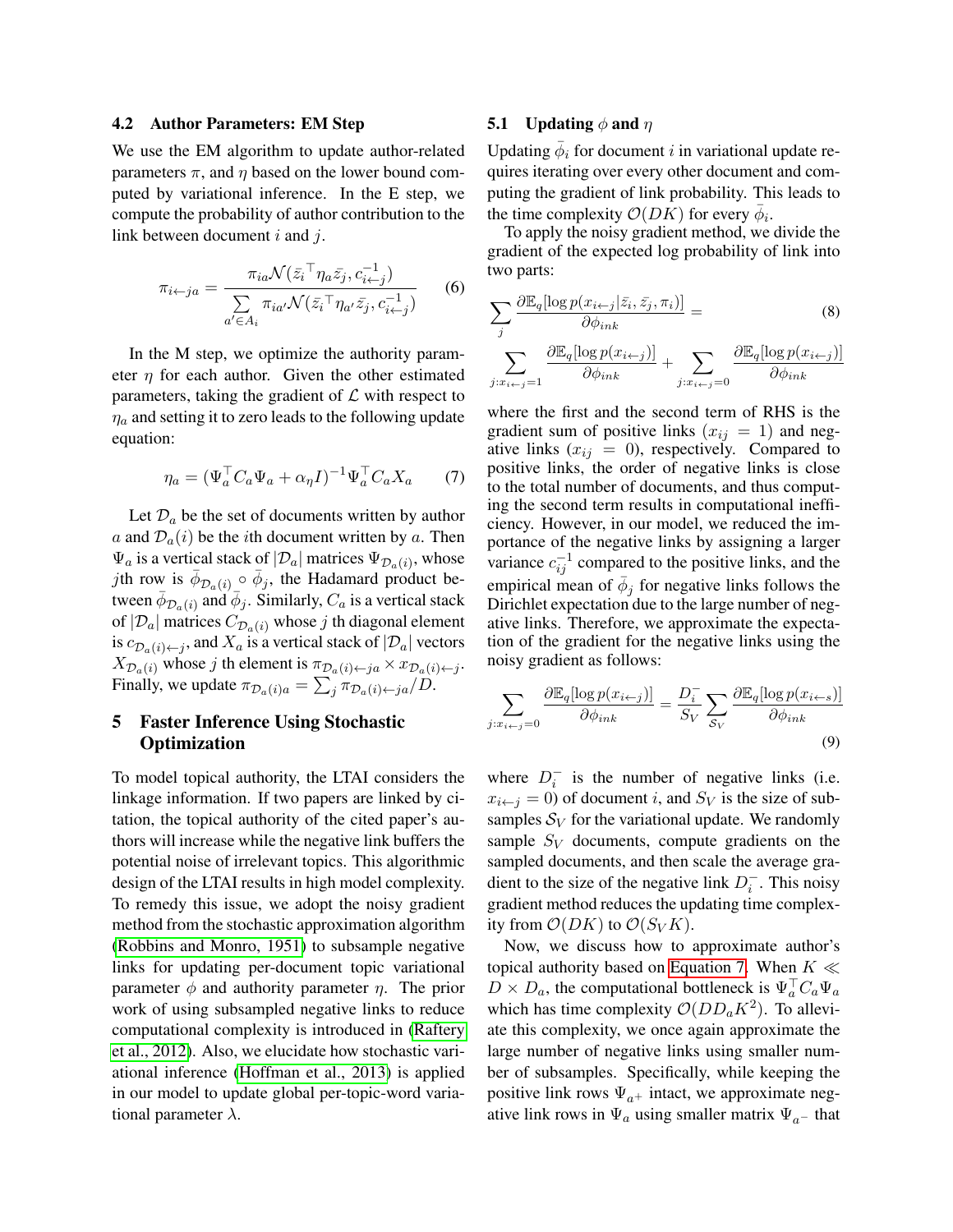<span id="page-6-2"></span>

Figure 3: Training time of the LTAI on CORA dataset with stochastic and batch variational inference. Using stochastic variational inference, the perword predictive log likelihood converges faster than using the batch variational inference.

<span id="page-6-4"></span>

| Dataset       | # Tokens | # Documents | # Authors | Avg C/D | Avg C/A |
|---------------|----------|-------------|-----------|---------|---------|
| <b>CORA</b>   | 17.059   | 13.147      | 12.111    | 3.46    | 12.17   |
| Arxiv-Physics | 49,807   | 27,770      | 10.950    | 12.70   | 67.93   |
| <b>PNAS</b>   | 39.664   | 31.054      | 9.862     | 1.57    | 13.18   |
| Citeseer      | 21,223   | 4.255       | 6.384     | 1.24    | 4.38    |

Table 1: Datasets. From left to right, each column shows the number of word tokens, number of documents, number of authors, average citations per document (Avg C/D), and average citations per author  $(Avg C/A)$ .

has  $S_E$  rows, or the size of subsamples for the EM step. Using this approximation, we can represent  $\Psi_a^{\top} C_a \Psi_a$  as

$$
\Psi_a^{\top} C_a \Psi_a = c_+ \Psi_{a^+}^{\top} \Psi_{a^+} + \frac{c_- D_a^-}{S_E} \Psi_{a^-}^{\top} \Psi_{a^-}
$$
 (10)

with the time complexity of  $\mathcal{O}(S_E K^2)$ , where  $D_a^-$  is the number of rows with negative links in  $\Psi_a$ . Also, although we do not incorporate rigorous analysis on the performance of our model given the size of the subsamples, we confirm that the negative link size greater than 100 does not degrade the model performance in any of our experiment.

#### 5.2 Updating  $\lambda$

In traditional coordinate ascent based variational inference, the global variational parameter  $\lambda$  is updated infrequently because all the other local parameters  $\phi$  need to be updated beforehand. This problem is more noticeable in the LTAI since updating  $\phi$  us-ing equation [3](#page-4-3) is slower than updating  $\phi$  in vanilla LDA; moreover, per-author topical authority variable  $\eta$  is another local variable that algorithm needs to update a priori. However, using the stochastic variational inference, the global parameters are updated after a small portion of local parameters are updated [\(Hoffman et al., 2013\)](#page-12-21). Applying stochastic variational inference for the LTAI is straightforward after we calculate the intermediate topic-word variational parameter  $\hat{\lambda}$  by  $\alpha_{\beta} + \frac{D}{S_{\beta}}$  $\frac{D}{S_S}\sum_{d=1}^{S_S}\sum_{n=1}^{N_d}\phi^k_{dn}w_{dn}$ from the noisy estimate of the natural gradient with respect to subsampled local parameters where  $N_d$  is the number of words for document d, and  $S<sub>S</sub>$  is the subsample size for the minibatch stochastic variational inference. The final global parameter for the  $t^{th}$  iteration  $\lambda^{(t)}$  is updated by  $(1 - \rho^t)\lambda^{(t-1)} + \rho_t\hat{\lambda}$ where  $\rho_t$  is the learning-rate. Posterior inference is guaranteed to converge at local optimum when the learning rate satisfies the condition  $\sum_{t=1}^{\infty} \rho_t =$  $\infty, \sum_{t=1}^{\infty} \rho_t^2 < \infty$  [\(Robbins and Monro, 1951\)](#page-13-8). In Figure [3,](#page-6-2) we confirm that stochastic variational inference is applicable for the LTAI and reduces the training time compared to using the batch counterpart, while maintaining similar performance.

#### <span id="page-6-0"></span>6 Experimental Settings

In this section, we introduce the four academic corpora used to fit the LTAI, describe comparison models, and provide information about the evaluation metric and parameter settings for the LTAI<sup>[1](#page-6-3)</sup>.

#### <span id="page-6-1"></span>6.1 Datasets

We experiment with four academic corpora: CORA [\(McCallum et al., 2000\)](#page-12-22), Arxiv-Physics [\(Gehrke et](#page-12-23) [al., 2003\)](#page-12-23), the Proceedings of the National Academy of Sciences (PNAS), and Citeseer [\(Lu and Getoor,](#page-12-24) [2003\)](#page-12-24). CORA, Arxiv-Physics, and PNAS datasets contain abstracts only, and the locations of the citations within each paper are not preserved, whereas the Citeseer dataset contains the citation locations. For CORA, Arxiv-Physics, and PNAS, we lemmatize words, remove stop words, and discard words that occur fewer than four times in the corpus. Table [1](#page-6-4) describes the datasets in detail. Note that we obtain citation data from the entire document, not only from the abstract. Also, we consider withincorpus citation only, which leads to less than 13 average citation counts per document for all corpora.

<span id="page-6-3"></span> $1$ Code and datasets are available at [http://uilab.](http://uilab.kaist.ac.kr/research/TACL2017/) [kaist.ac.kr/research/TACL2017/](http://uilab.kaist.ac.kr/research/TACL2017/)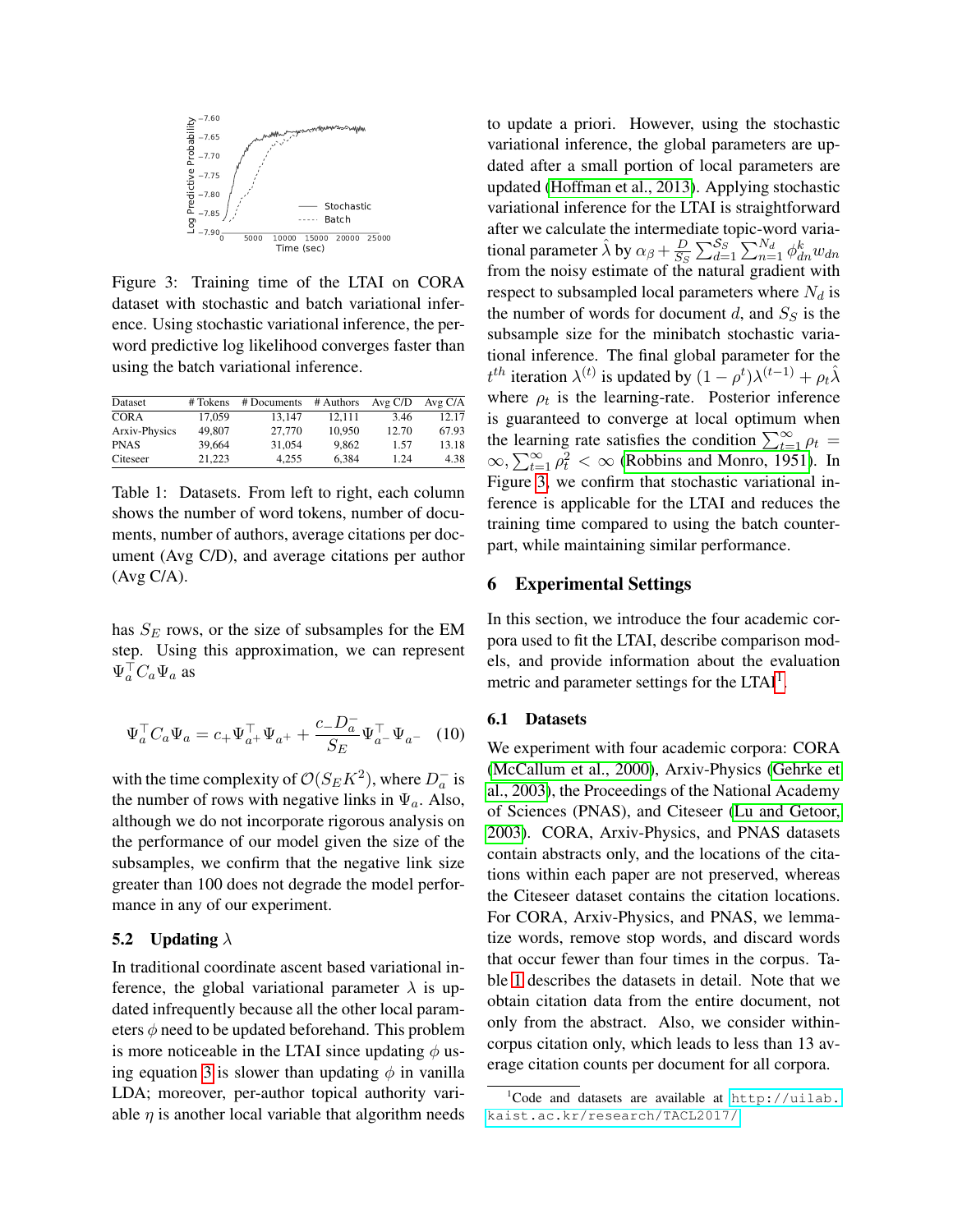<span id="page-7-0"></span>

Figure 4: Word-level prediction result. We measured per-word log predictive probability on four datasets. As shown in graphs, our model performs better than LDA.

#### 6.2 Comparison Models

We compare predictive performance of the LTAI with five other models. Different comparison models have different degrees of expressive powers; each model conducts a certain type of prediction task; while RTM, ALTM, and DACTM predicts citation structures, the topical h-index predicts authorship information. Also, the baseline topic models are implemented based on the inference methods suggested in the corresponding papers; LDA, RTM and the LTAI variants use variational inference, while ALTM and DACTM use collapsed Gibbs sampling. Finally, all the conditions for implementation such as the choice of programming language and modules, except for parts that convey each model's unique assumption, are identically set; thus, the performance differences between models are due to their model assumption and different degrees of data usage, rather than the implementation technicalities.

Latent Dirichlet Allocation: LDA [\(Blei et al.,](#page-12-2) [2003\)](#page-12-2) discovers topics and represents each publication by mixture of the topics. Compared to other models, LDA only uses the content information.

**LTAI-** $n\%$ : In LTAI- $n\%$ , we remove  $n\%$  of actual citations and displace them with arbitrarily selected false connections. Note that the link structures are displaced rather than removed; if the citation links are just removed, the LTAI and LTAI- $n\%$ cannot be fairly compared as the density of the citation structures will be affected and each model needs different concentration values. Performance difference between the LTAI and this indicates that under identical conditions, using the correct linkage information is indeed beneficial for prediction.

**LTAI-C:** In LTAI-C the precision parameter  $c_{ij}$ has constant value, rather than assigning different values according to  $x_{ij}$  as discussed in section [3.](#page-2-0)

LTAI-SEP: LTAI-SEP has an identical structure as the LTAI, but the topic and the authority variables are separately learned. Once the topic variables are learned using the vanilla LDA, authority and citation variables are then inferred consecutively. Thus, the performance edge of the LTAI over LTAI-SEP highlights the necessity of the LTAI's joint modeling in which both topic and authority related variables reshape one another in an iterative fashion.

Relational Topic Model: RTM [\(Chang and Blei,](#page-12-3) [2010\)](#page-12-3) jointly models content and citation, and thus, topic proportions of a pair of publications become similar if the pair is connected by citations. Compared to the LTAI, the author information is not considered, the link structure does not have directionality and the model does not consider negative links.

Author-Link Topic Model: ALTM [\(Kataria et](#page-12-4) [al., 2011\)](#page-12-4) is a variation of author topic model (ATM) [\(Rosen-Zvi et al., 2004\)](#page-13-10) that models both topical interests and influence of authors in scientific corpora. The model uses content information of citing papers and names of the cited authors as word tokens. ALTM outputs per-topic author distribution that functions as author influence indices.

Dynamic Author-Citation Topic Model: DACTM [\(Kataria et al., 2011\)](#page-12-4) is an extension of ALTM that requires publication corpora which preserve sentence structures. To model author influence, DACTM selectively uses words that are close to the point where the citation is presented.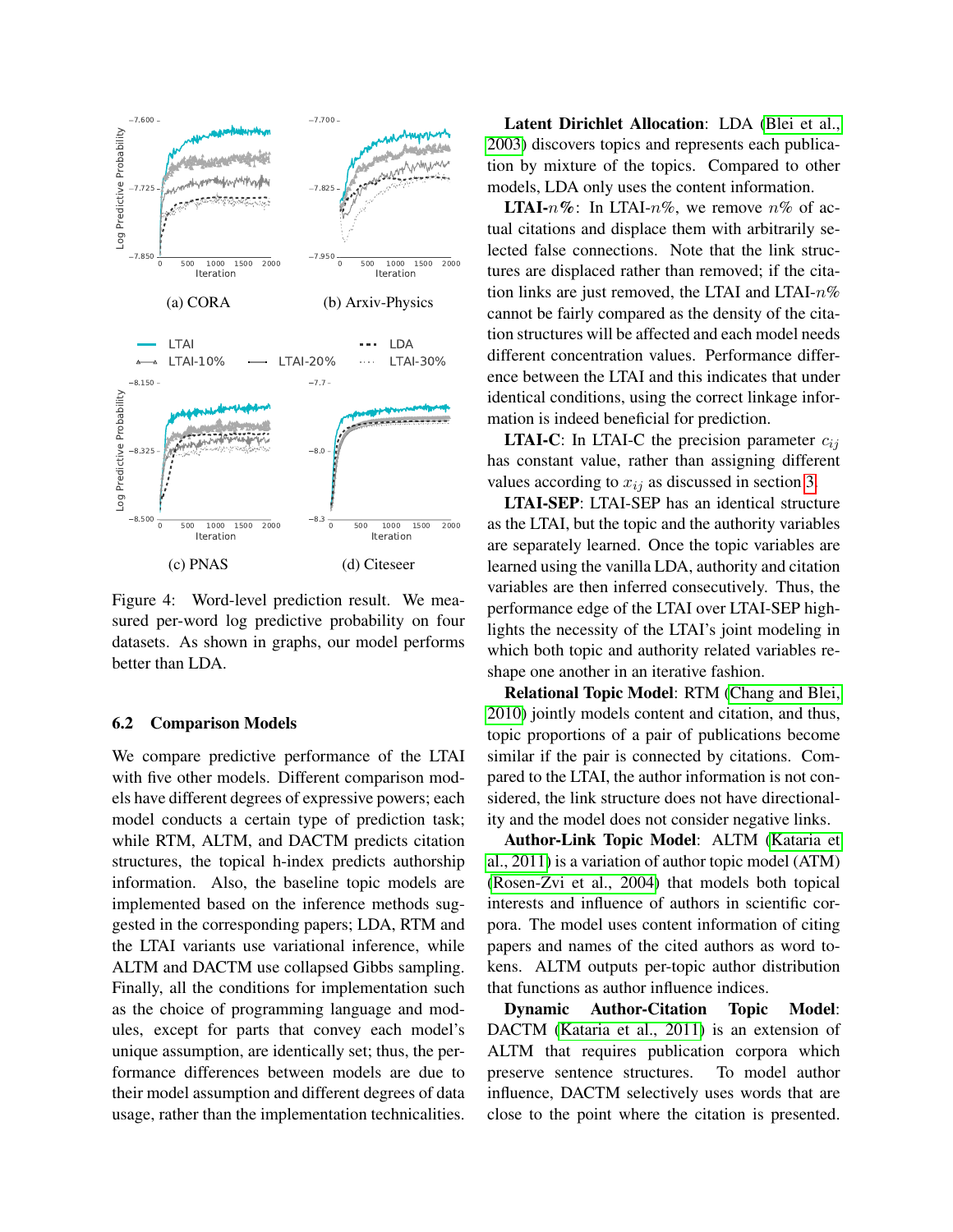<span id="page-8-2"></span>

Figure 5: Citation prediction results. The task is to find out which paper is originally linked to a cited paper. We measure mean reciprocal rank (MRR) to evaluate model performance. For all cases, the LTAI performs better than the other methods.

In our corpora, only Citeseer dataset preserves the sentence structure.

Topical h-index: To compute topical h-index, we separate the papers into several clusters using LDA and calculate the h-index within each cluster. Topical h-index is used for author prediction in the same manner as we did for our model, except the topic proportions are replaced to the LDA's result and  $\eta$  is replaced to the topical h-index values.

#### 6.3 Evaluation Metric and Parameter Settings

We use mean reciprocal rank (MRR) [\(Voorhees,](#page-13-11) [1999\)](#page-13-11) to measure the predictive performance of the LTAI and the comparison models. MRR is a widely used metric for evaluating link prediction tasks [\(Ba](#page-12-25)[log and De Rijke, 2007;](#page-12-25) [Diehl et al., 2007;](#page-12-26) [Radlinski](#page-13-12) [et al., 2008;](#page-13-12) [Huang et al., 2015\)](#page-12-6). When the models outputs the correct answers as ranks, MRR is the inverse of the harmonic mean of such ranks.

We report the parameter values used for evaluations. For all datasets, we set  $c_$  to 1. To predict citation, we set  $c_{+}$  to 10,000, 100, 1,000, 10, and to predict authorship, we set  $c_+$  to 1,000, 1,000, 10,000, 1,000 for CORA, Arxiv-Physics, PNAS, and Citeseer datasets. These values are obtained through exhaustive parameter analysis. We set  $\alpha_{\theta}$  to 1, and  $\alpha_{\beta}$ to 0.1. We fix the subsample sizes to  $500<sup>2</sup>$  $500<sup>2</sup>$  $500<sup>2</sup>$ . For fair comparison, all the parameters that the LTAI and the baseline models share are set to have the same values, and for other parameters that uniquely belong to the baseline models, the values are exhaustively tuned as done in the LTAI. Finally, we note that all parameters are tuned using the training set, and test dataset is used only for the testing purpose.

# <span id="page-8-0"></span>7 Evaluation

We conduct the evaluation of the LTAI with three different quantitative tasks, along with one qualitative analysis. In the first task, we check whether using citation and authorship information in the LTAI helps increase the word-level predictive performance. In the second and third tasks, we measure the predictability of the LTAI regarding missing publication-publication linkage and authorpublication linkage; with these two tasks, we compare the predictive power of the LTAI with other comparison models and use MRR as evaluation metric. Finally, we observe famous researchers' topical authority scores generated by the LTAI and investigate how these scores capture notable academic characteristics of the researchers.

### 7.1 Word-level Prediction

In the LTAI, citation and authorship information affect per-document topic proportions, as can be confirmed in equation [3.](#page-4-3) This joint modeling of content and linkage structure, compared to vanilla LDA that uses content data only, yields better performance in terms of predicting missing words in documents. In this task, we use log-predictive probability, a metric that is widely used in other researches for measuring model fitness [\(Teh et al., 2006;](#page-13-13) [Asuncion et](#page-12-27)

<span id="page-8-1"></span> $2$ [Although we do not present thorough sensitivity analysis in](#page-12-27) [this paper, we confirm that the performance of our model was](#page-12-27) [robust against adjusting the parameters within a factor of 2.](#page-12-27)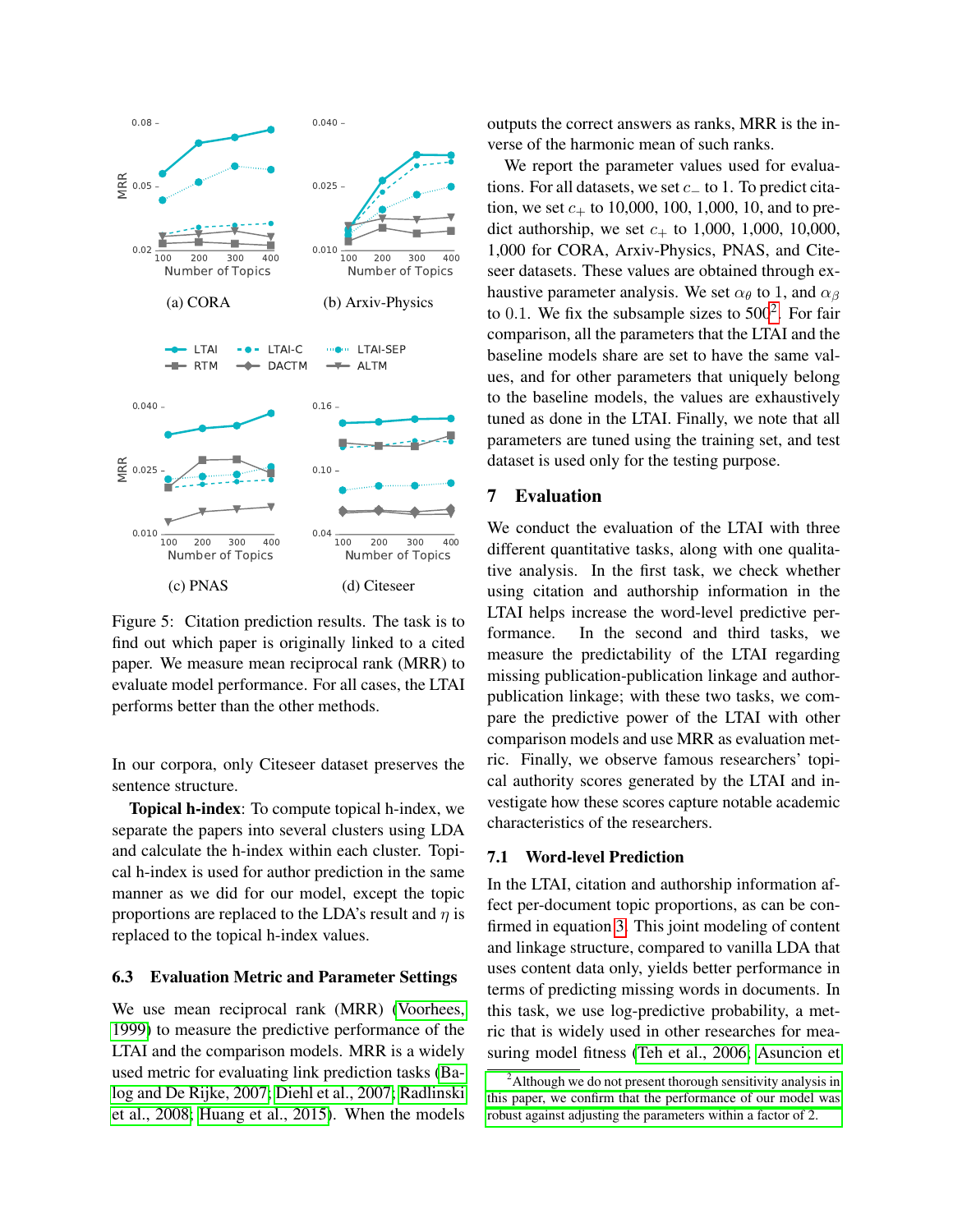<span id="page-9-0"></span>

Figure 6: Author prediction results. The task is to find out who the author of a cited paper is, given all the citing papers. For all cases, the LTAI performs better than the other methods.

[al., 2009;](#page-12-27) [Hoffman et al., 2013\)](#page-12-21). For each corpus, we separate one third of documents as test set, and for all documents in each test set, we use half of the words for training per-document topic proportion  $\theta$  and predict the probability of word occurrence regarding the remaining half. Specifically, the predictive probability for a word in a test set  $w_{new}$ with respect to the given words  $w_{obs}$  and the training document  $\mathcal{D}_{train}$  is computed using equation  $p(w_{new}|\mathcal{D}_{train}, w_{obs}) = \sum_{k=1}^{K} \mathbb{E}_q[\theta_k] \mathbb{E}_q[\beta_{k,w_{new}}].$ 

Figure [4](#page-7-0) illustrates the per-word log-predictive probability in each corpus. We confirm that when using the LTAI, the log predictive probability converges at higher value compared to the result using LDA. Also, when we corrupt the link structure from 10% to 30% the predictive performances of the LTAI gradually decrease. Thus, the LTAI's superior predictive performance is attributed to its usage of correct citations rather than the algorithmic bias.

## 7.2 Citation Prediction

We evaluate model predictability regarding which publication is originally citing a certain publication. Specifically, we randomly remove one citation from each of the documents in the test set. To predict the citation link between publications, we first compute the probability that publication *j* cites *i* from  $p(x_{i \leftarrow j} | z, A_i, \pi_i) \propto$  $\sum_{a \in \mathcal{A}_i} \pi_{i \leftarrow ja} \mathcal{N}(x_{i \leftarrow j} | \bar{z}_i^{\top} \text{diag}(\eta_a) \bar{z}_j, c_+^{-1}).$  Given the topic proportion of the cited publication  $\theta_i$  and the topical authorities of the authors  $\eta_a$ , we compute which publication is more likely to cite the publication. Based on our model assumption in subsection [3.2,](#page-2-2) using topical authority increases the performance of predicting linkage structure.

In Figure [5,](#page-8-2) the LTAI yields better citation prediction performance than other models for all datasets and with most number of topics. Since the LTAI incorporates topical authority for predicting citations, it performs better than RTM, which does not discover topical authority. We can attribute the better performance of the LTAI compared to ALTM and DACTM to the LTAI's multiple model assumptions explained in section [3.](#page-2-0) We note that DACTM requires additional information such as citation location and sentence structure, and thus, is only applicable for limited kinds of datasets.

#### 7.3 Author Prediction

For author prediction, we randomly remove one of the authors from documents in the test set while preserving citation structures. Similar to citation prediction, we predict which author is more likely to write the cited publication based on the topic proportions of cited publication  $i$ and a set of citing publications  $\mathcal{J}$ . We approximate the probability of researcher  $a$  being an author of publication i from  $p(a|z, \eta_a, x_{i \leftarrow j}) \propto$  $\prod_{j \in \mathcal{J}} \mathcal{N}(x_{i \leftarrow j} | \bar{z}_i^\top \text{diag}(\eta_a) \bar{z}_j, c_+^{-1}).$  Because the mixture proportion of an unknown author  $\pi_{i \leftarrow ja}$ cannot be obtained during posterior inference, we assume the cited publication is written by a single author to approximate the probability. For author prediction, we choose the author that maximizes the above probability. In Figure [6,](#page-9-0) the LTAI outperforms the comparison models in most of the settings.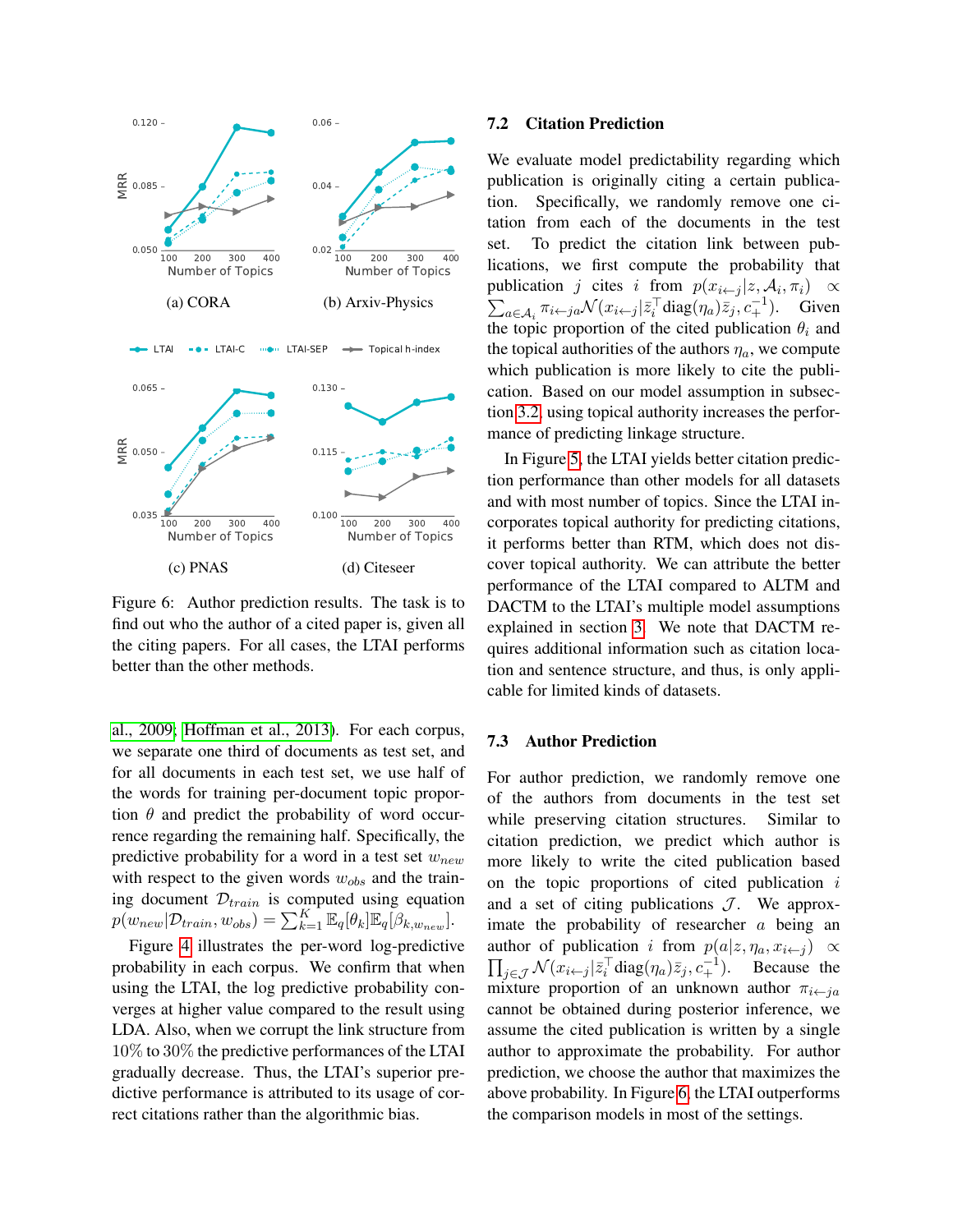<span id="page-10-0"></span>

| Author      | h-index | $#$ cite | $#$ paper | Representative Topic                                 | T Authority |
|-------------|---------|----------|-----------|------------------------------------------------------|-------------|
| D Padua     | 12      | 291      | 21        | parallel, efficient, computation, runtime            | 10.36       |
| V Lesser    | 11      | 303      | 48        | interaction, intelligent, multiagent, autonomous     | 11.92       |
| M Lam       | 11      | 440      | 20        | memory, processor, cache, synchronization            | 12.74       |
| M Bellare   | 11      | 280      | 43        | scheme, security, signature, attack                  | 13.21       |
| L. Peterson | 10      | 297      | 24        | operating, mechanism, interface, thread              | 9.28        |
| D Ferrari   | 10      | 377      | 18        | traffic, delay, bandwidth, allocation                | 14.16       |
| O Goldreich | 9       | 229      | 49        | proof, known, extended, notion                       | 12.57       |
| M Jordan    | 9       | 263      | 27        | approximation, intelligence, artificial, correlation | 10.15       |
| D Culler    | 9       | 565      | 30        | operating, mechanism, interface, thread              | 12.37       |
| A Pentland  | 8       | 207      | 39        | image, motion, visual, estimate                      | 10.82       |

Table 2: Authors with highest h-index scores and their statistics from the CORA dataset. We show the authors with their h-index, number of citations (# cite), and number of papers (# paper), representative topic, and their topical authority (T Authority) of the corresponding topic. We show that while the authors have the highest h-indices with lots of papers written and lots of citations earned, the topics which the authors exert authority varies.

# 7.4 Qualitative Analysis

To stress our model's additional characteristics that are not observed in the quantitative analysis, we look at the assigned topical authority indices as well as other statistics of some researchers in the dataset. In the analyses, we set the number of topics to 100, and use CORA dataset for demonstration.

We first demonstrate famous authors' authoritative topics that can be unveiled using our model. In [Table 2,](#page-10-0) we list top 10 authors with highest h-indices along with their number of citations, number of papers, and their representative topics. Authors' representative topics are the topics with highest authority scores. In the table, we observe that all authors with top h-indices have wrote at least 18 papers and earned at least 207 citations, which are the top 0.8% and 0.2% values respectively. However, their authoritative topics retrieved by the LTAI do not overlap for any of the authors. This table illustrates that each of the top authors in the table exerts authority on different academic topics that can be captured by the LTAI, while the authors commonly have highest h-index scores as well as other statistics.

We now stress attributes of topical authority index that are different from other topic irrelevant statistics. From Tables [3](#page-11-0) to [5,](#page-11-1) we show four example topics extracted by our model and list notable authors within each topic with their topical authority indices, h-indices, number of citations, and number of papers. In the tables, we first find that all four authors with highest topical authority values, Monica Lam, Alex Pentland, Michael Jordan, and Mihir Bellare are also listed in the topic-irrelevant authority rankings in [Table 2.](#page-10-0) From this, we confirm that authority score of the LTAI has a certain degree of correlation to other statistics, while it splits the authors by their authoritative topics.

At the same time, the topical authority score correlates less with topic-irrelevant statistics than those statistics correlate with themselves; in [Table 5,](#page-11-1) Oded Goldreich has lower topical authority score for the computer security topic while having higher topic irrelevant scores than the above four researchers, because his main research filed is in the theory of computation and randomness. Also, we can spot authors who exert high authority on multiple academic fields, such as Tomaso Poggio in [Table 3](#page-11-0) and in [Table 4.](#page-11-2) Similarity, when comparing Federico Girosi and Tomaso Poggio in [Table 4,](#page-11-2) the two researchers have similar authority indices for this topic while Tomaso Poggio has higher values for the other three topic-irrelevant indices. This is a reasonable outcome when we investigate the two researchers' publication history. Federico Girosi has relatively focused academic interest, with his publication history being skewed towards machine-learning-related subjects, while Tomaso Poggio has broader topical interests that include computer vision and statistical learning, while also co-authoring most of the papers that Federico Girosi wrote. Thus, Federico Girosi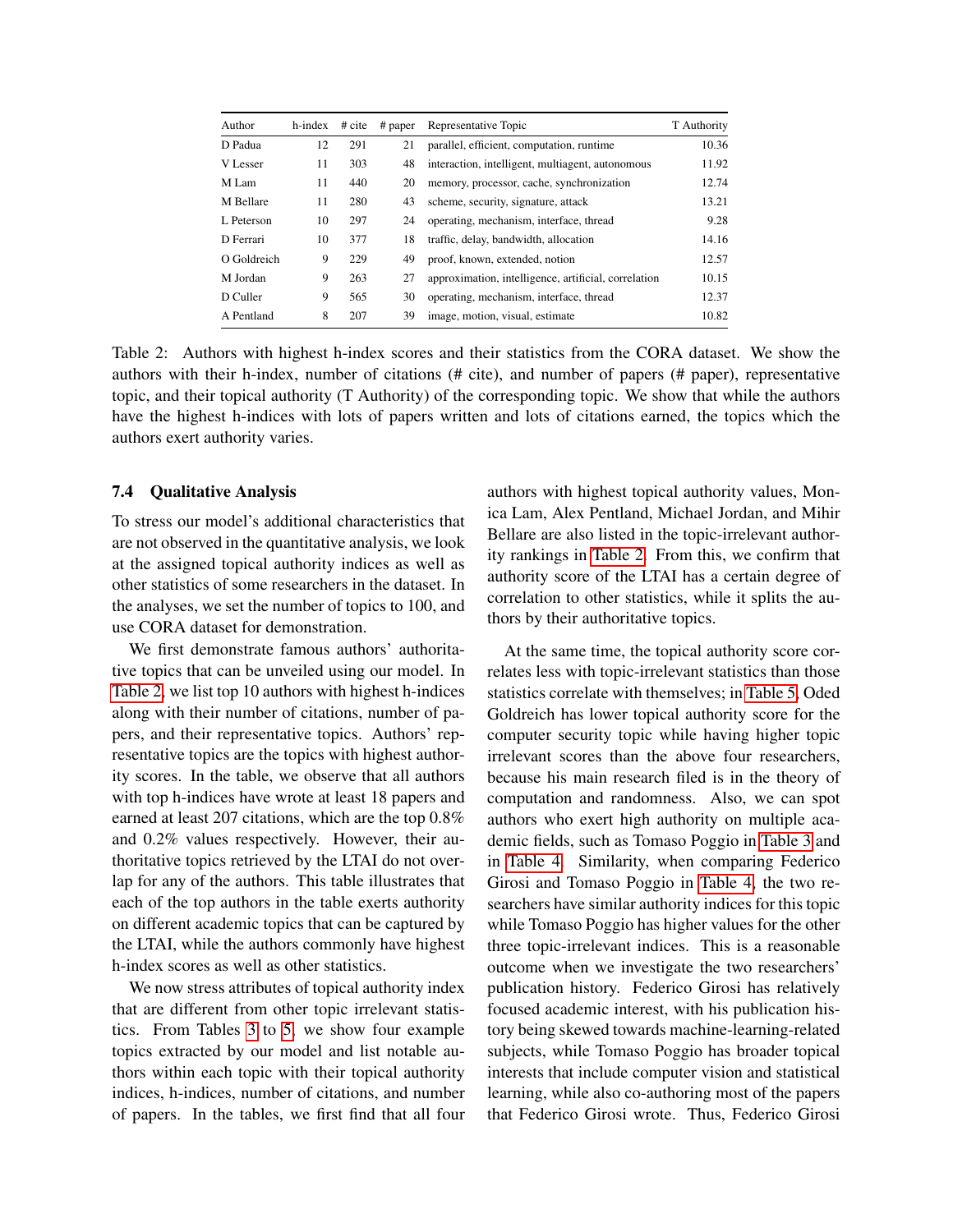<span id="page-11-0"></span>

| Topic: image, motion, visual, estimate, |            |                          |         |        |         |  |  |
|-----------------------------------------|------------|--------------------------|---------|--------|---------|--|--|
| robust, shape, scene, geometric         |            |                          |         |        |         |  |  |
| Rank                                    | Author     | <b>Topical Authority</b> | h-index | # cite | # paper |  |  |
|                                         | A Pentland | 10.82                    | 8       | 207    | 39      |  |  |
| $\mathcal{D}$                           | I Fessler  | 9.09                     | 6       | 92     | 26      |  |  |
| 3                                       | T Poggio   | 8.22                     | 6       | 178    | 27      |  |  |
| 4                                       | S Sclaroff | 7.61                     | 3       | 69     | 11      |  |  |
|                                         | K Toyama   | 6.65                     | 4       | 41     | 10      |  |  |

Table 3: Authors who have high authority score in computer architecture topic computer vision topic.

<span id="page-11-2"></span>

| Topic: approximation, intelligence, artificial, |           |                                                          |                   |     |         |  |
|-------------------------------------------------|-----------|----------------------------------------------------------|-------------------|-----|---------|--|
|                                                 |           | correlation, support, recognition, model, representation |                   |     |         |  |
| Rank                                            | Author    | <b>Topical Authority</b>                                 | $h$ -index # cite |     | # paper |  |
|                                                 | M Jordan  | 10.15                                                    | 9                 | 263 | 27      |  |
| 2                                               | M Warmuth | 9.57                                                     | 8                 | 160 | 17      |  |
| 13                                              | T Poggio  | 3.48                                                     | 6                 | 178 | 27      |  |
| 17                                              | F Girosi  | 3.22                                                     | 3                 | 101 | 9       |  |
| 34                                              | M Iones   | 2.06                                                     | 7                 | 151 | 20      |  |

Table 4: Authors who have high authority score in artificial intelligence topic.

has similar authority index for this topic but has lower authority indices for other topics than Tomaso Poggio.

Also, our model is able to capture topic-specific authoritative researchers that have relatively low topic-irrelevant scores. For example, researchers such as Stan Sclaroff and Kentaro Toyama are the top 5 authoritative researchers in computer vision topic according to the LTAI, but it is difficult to detect these researchers out of many other authoritative authors using the topic-irrelevant scores.

Finally, the LTAI detect researchers' topical authority that is peripheral but not negligible. Mark Jones in [Table 4,](#page-11-2) who has high h-index, number of citations, and wrote many papers, is a researcher whose academic interest lies in programming language design and application. However, while most of his papers' main topics are about programming language, he often uses inference techniques and algorithms in machine learning in his papers. Our model captures that tendency and assigns some authority score for machine learning to him.

<span id="page-11-1"></span>

| Topic: scheme, security, signature, attack,          |             |                          |                      |     |         |  |
|------------------------------------------------------|-------------|--------------------------|----------------------|-----|---------|--|
| threshold, authentication, cryptographic, encryption |             |                          |                      |     |         |  |
| Rank                                                 | Author      | <b>Topical Authority</b> | $h$ -index $\#$ cite |     | # paper |  |
|                                                      | M Bellare   | 13.21                    | 11                   | 280 | 43      |  |
| 2                                                    | P Rogaway   | 11.98                    | 7                    | 117 | 13      |  |
| 3                                                    | H Krawczyk  | 7.29                     | 6                    | 75  | 15      |  |
|                                                      | R Canetti   | 7.13                     | 4                    | 40  | 10      |  |
| 9                                                    | O Goldreich | 3.70                     | 9                    | 229 | 49      |  |

Table 5: Authors who have high authority score in computer security topic.

# 8 Conclusion and Discussion

We proposed Latent Topical Authority Indexing (LTAI) to model the topical-authority of academic researchers. Based on the hypothesis that authors play an important role in citation, we specifically focus on their authority and develop a Bayesian model to capture the authority. With model assumptions that are necessary for extracting convincing and interpretable topical authority values for authors, we have proposed speed-up methods that are based on stochastic optimization.

While there is prior research in topic modeling that provides topic-specific indices when modeling the link structure, these do not extend to individual indices, and most previous citation-based indices are defined for each individual but without considering topics. On the other hand, our model combines the merits of both topic-specific and individual-specific indices to provide topical authority information for academic researchers.

With four academic datasets, we demonstrated that the joint modeling of publication and author related variables improve topic quality, when compared to vanilla LDA. Also, we quantitatively manifested that including authority variables increases the predictive performance in terms of citation and author predictions. Finally, we qualitatively demonstrated the interpretability by topical-authority outcomes of the LTAI from the CORA corpus.

Finally, there are issues that can be dealt in future work. In our model, we do not consider time information in terms of when papers are published and when pairs of papers are linked; we can use datasets that incorporate timestamps to enhance the model capability to predict future citations and authorships.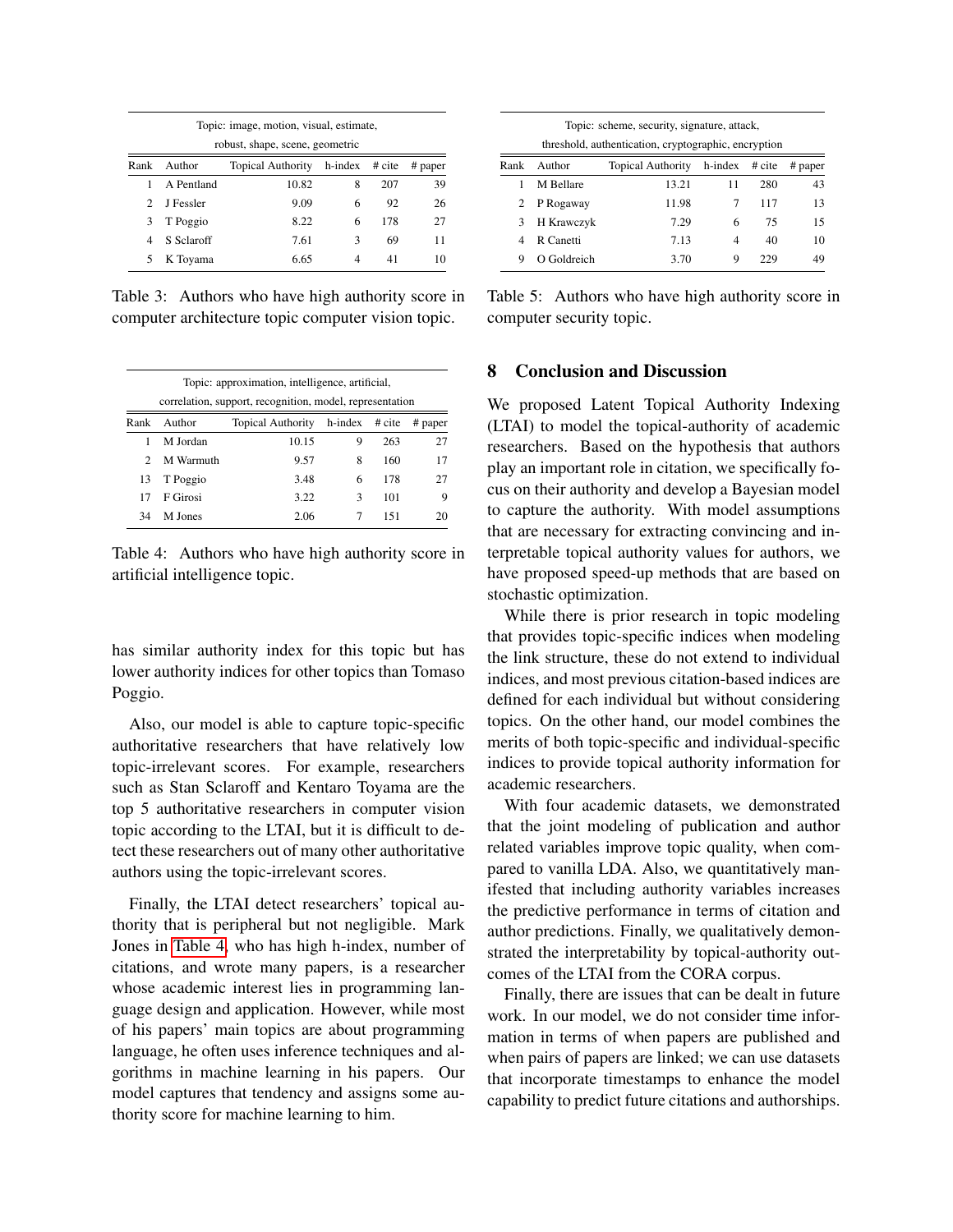# Acknowledgments

We thank Jae Won Kim for his help on collecting, refining the dataset and contributing to the early version of the manuscript, anonymous reviewers as well as the TACL editor Noah Smith for detailed and thoughtful comments, and Joon Hee Kim and other UILab members for providing helpful insights in the research. This work was supported by Institute for Information & communications Technology Promotion(IITP) grant funded by the Korea government(MSIP) (No.B0101-15-0307, Basic Software Research in Human-level Lifelong Machine Learning (Machine Learning Center)).

## References

- <span id="page-12-27"></span>Arthur Asuncion, Max Welling, Padhraic Smyth, and Yee Whye Teh. 2009. On smoothing and inference for topic models. In *UAI*.
- <span id="page-12-25"></span>Krisztian Balog and Maarten De Rijke. 2007. Determining expert profiles (with an application to expert finding). In *IJCAI*.
- <span id="page-12-2"></span>David M. Blei, Andrew Y. Ng, and Michael I. Jordan. 2003. Latent Dirichlet allocation. *JMLR*, pages 993– 1022.
- <span id="page-12-10"></span>Cornelia Caragea, Florin Adrian Bulgarov, Andreea Godea, and Sujatha Das Gollapalli. 2014. Citationenhanced keyphrase extraction from research papers: A supervised approach. In *EMNLP*.
- <span id="page-12-5"></span>Cornelia Caragea, Florin Bulgarov, and Rada Mihalcea. 2015. Co-training for topic classification of scholarly data. In *EMNLP*.
- <span id="page-12-3"></span>Jonathan Chang and David M. Blei. 2010. Hierarchical relational models for document networks. *The Annals of Applied Statistics*, pages 124–150.
- <span id="page-12-9"></span>Arman Cohan and Nazli Goharian. 2015. Scientific article summarization using citation-context and article's discourse structure. In *EMNLP*.
- <span id="page-12-26"></span>Christopher P. Diehl, Galileo Namata, and Lise Getoor. 2007. Relationship identification for social network discovery. In *AAAI*.
- <span id="page-12-14"></span>Laura Dietz, Steffen Bickel, and Tobias Scheffer. 2007. Unsupervised prediction of citation influences. In *ICML*.
- <span id="page-12-12"></span>Yuxiao Dong, Reid A. Johnson, and Nitesh V. Chawla. 2015. Will this paper increase your h-index?: Scientific impact prediction. In *WSDM*.
- <span id="page-12-15"></span>James R. Foulds and Padhraic Smyth. 2013. Modeling scientific impact with topical influence regression. In *EMNLP*.
- <span id="page-12-1"></span>Eugene Garfield. 2006. The history and meaning of the journal impact factor. *JAMA*, 295(1):90–93.
- <span id="page-12-23"></span>Johannes Gehrke, Paul Ginsparg, and Jon Kleinberg. 2003. Overview of the 2003 KDD Cup. *ACM SIGKDD Explorations Newsletter*, 5(2):149–151.
- <span id="page-12-11"></span>Yuan He, Cheng Wang, and Changjun Jiang. 2015. Discovering canonical correlations between topical and topological information in document networks. In *CIKM*.
- <span id="page-12-0"></span>Jorge E. Hirsch. 2005. An index to quantify an individual's scientific research output. *PNAS*, 102(46):16569–16572.
- <span id="page-12-21"></span>Matthew D. Hoffman, David M. Blei, Chong Wang, and John W. Paisley. 2013. Stochastic variational inference. *JMLR*, 14(1):1303–1347.
- <span id="page-12-19"></span>Yifan Hu, Yehuda Koren, and Chris Volinsky. 2008. Collaborative filtering for implicit feedback datasets. In *ICDM*.
- <span id="page-12-6"></span>Wenyi Huang, Zhaohui Wu, Chen Liang, Prasenjit Mitra, and C. Lee Giles. 2015. A neural probabilistic model for context based citation recommendation. In *AAAI*.
- <span id="page-12-8"></span>Zhuoren Jiang. 2015. Chronological scientific information recommendation via supervised dynamic topic modeling. In *WSDM*.
- <span id="page-12-4"></span>Saurabh Kataria, Prasenjit Mitra, Cornelia Caragea, and C. Lee Giles. 2011. Context sensitive topic models for author influence in document networks. In *IJCAI*.
- <span id="page-12-18"></span>Yehuda Koren, Robert Bell, and Chris Volinsky. 2009. Matrix factorization techniques for recommender systems. *Computer*, 42(8).
- <span id="page-12-17"></span>Yan Liu, Alexandru Niculescu-Mizil, and Wojciech Gryc. 2009. Topic-link LDA: joint models of topic and author community. In *ICML*.
- <span id="page-12-24"></span>Qing Lu and Lise Getoor. 2003. Link-based classification. In *ICML*.
- <span id="page-12-22"></span>Andrew Kachites McCallum, Kamal Nigam, Jason Rennie, and Kristie Seymore. 2000. Automating the construction of internet portals with machine learning. *Information Retrieval*, 3(2):127–163.
- <span id="page-12-13"></span>Michael J. Moravcsik and Poovanalingam Murugesan. 1975. Some results on the function and quality of citations. *Social studies of science*, 5(1):86–92.
- <span id="page-12-16"></span>Ramesh M. Nallapati, Amr Ahmed, Eric P. Xing, and William W Cohen. 2008. Joint latent topic models for text and citations. In *SIGKDD*.
- <span id="page-12-7"></span>Willie Neiswanger, Chong Wang, Qirong Ho, and Eric P. Xing. 2014. Modeling citation networks using latent random offsets. In *UAI*.
- <span id="page-12-20"></span>Sanjay Purushotham, Yan Liu, and C.-C. Jay Kuo. 2012. Collaborative topic regression with social matrix factorization for recommendation systems. *arXiv preprint arXiv:1206.4684*.